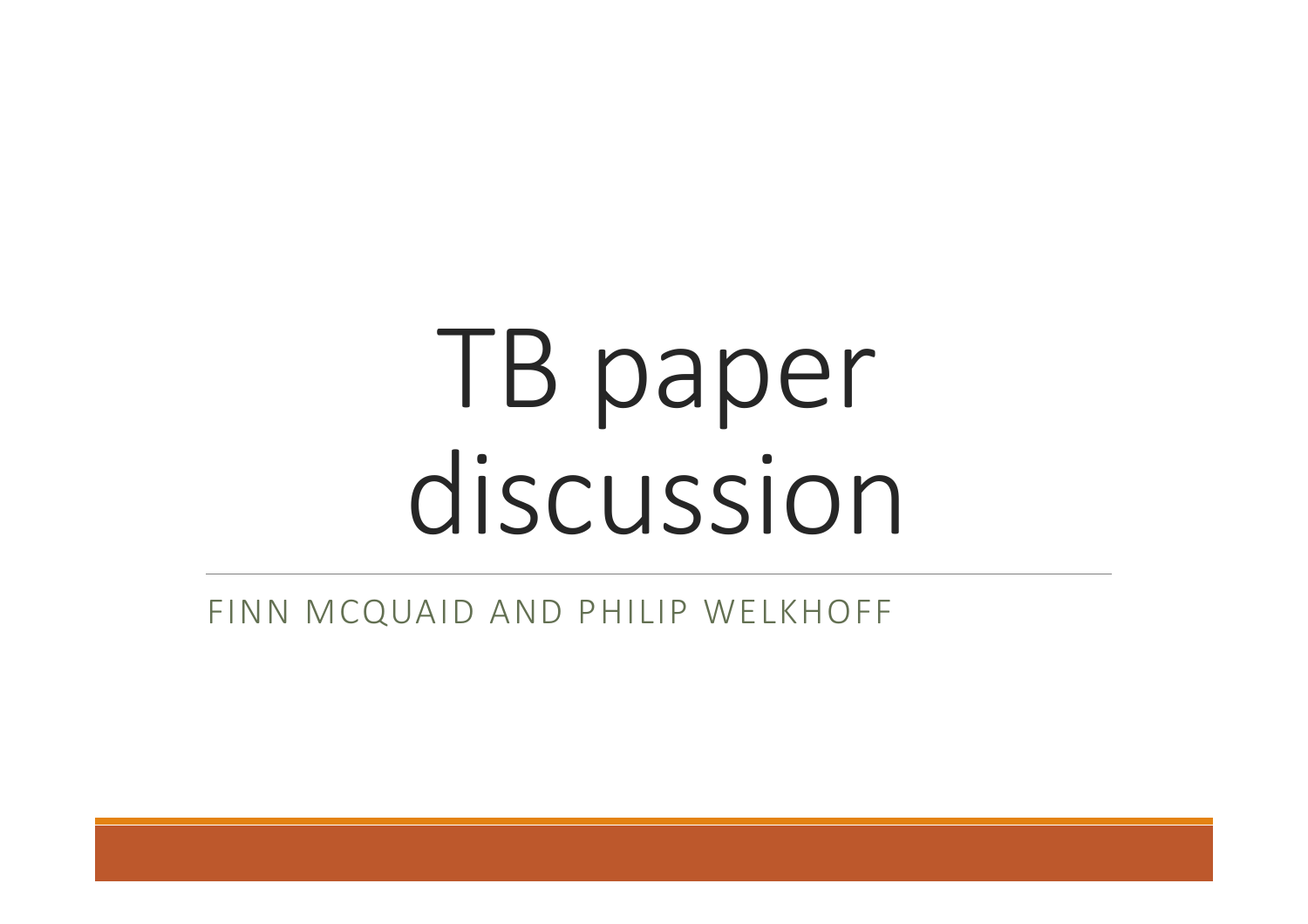## Paper discussion

**Who** 

- Regularly reads scientific papers?
- Has read this paper?
- Has never read <sup>a</sup> modelling paper before?

What are the key things to bear in mind when reading <sup>a</sup> scientific paper?

The most important components of <sup>a</sup> critical appraisal are an evaluation of the *appropriateness* of the study design for the *research question* and <sup>a</sup> careful assessment of the key *methodological* features of this design. Other factors that also should be considered include the *suitability* of the statistical methods used and their subsequent *interpretation*, potential *conflicts* of interest and the *relevance* of the research to one's own practice.

(Young & Solomon, Nature, 2009)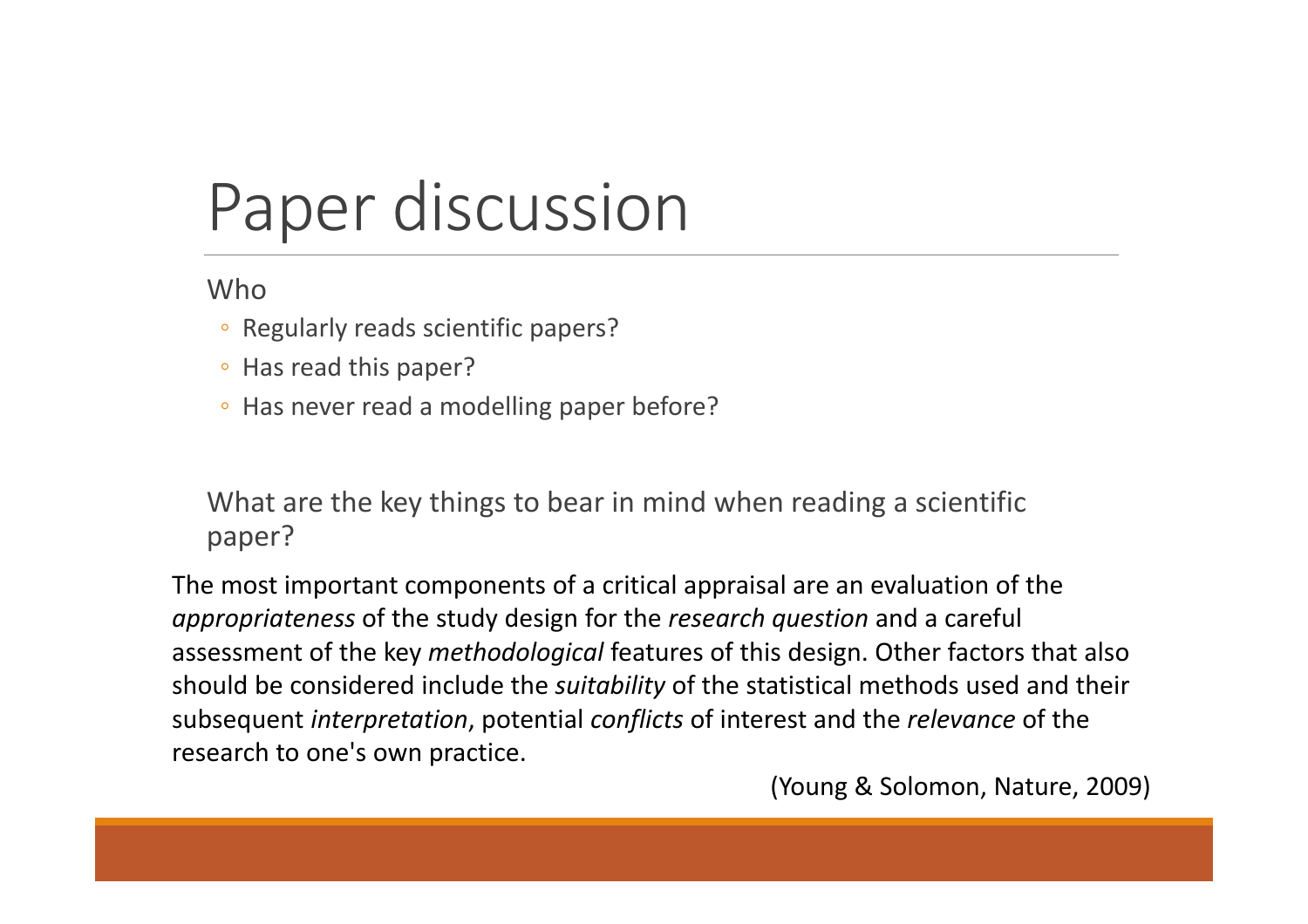## Paper itself – the basics

#### Aim of paper?

Fig. 1. Graphical representation of the expanded epidemic model used to study the impact of new tuberculosis diagnostics on transmission

Model

- Structure
- Disease?
- Stratification?
- Setting?
- Deterministic or stochastic?

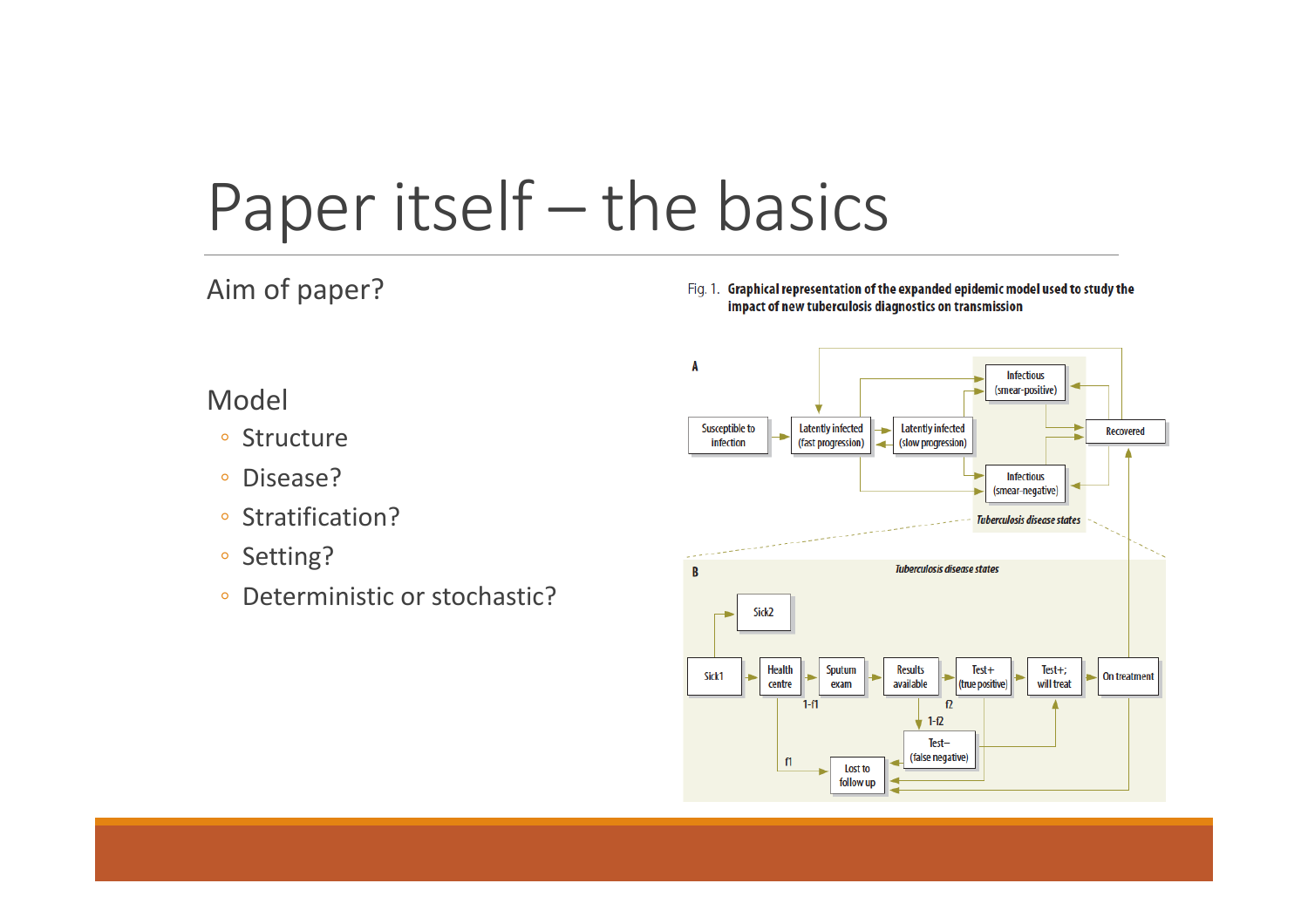Fig. 2. Incidence of tuberculosis (all forms) in the United Republic of Tanzania based on WHO estimates and projected incidence based on the calibrated epidemic model

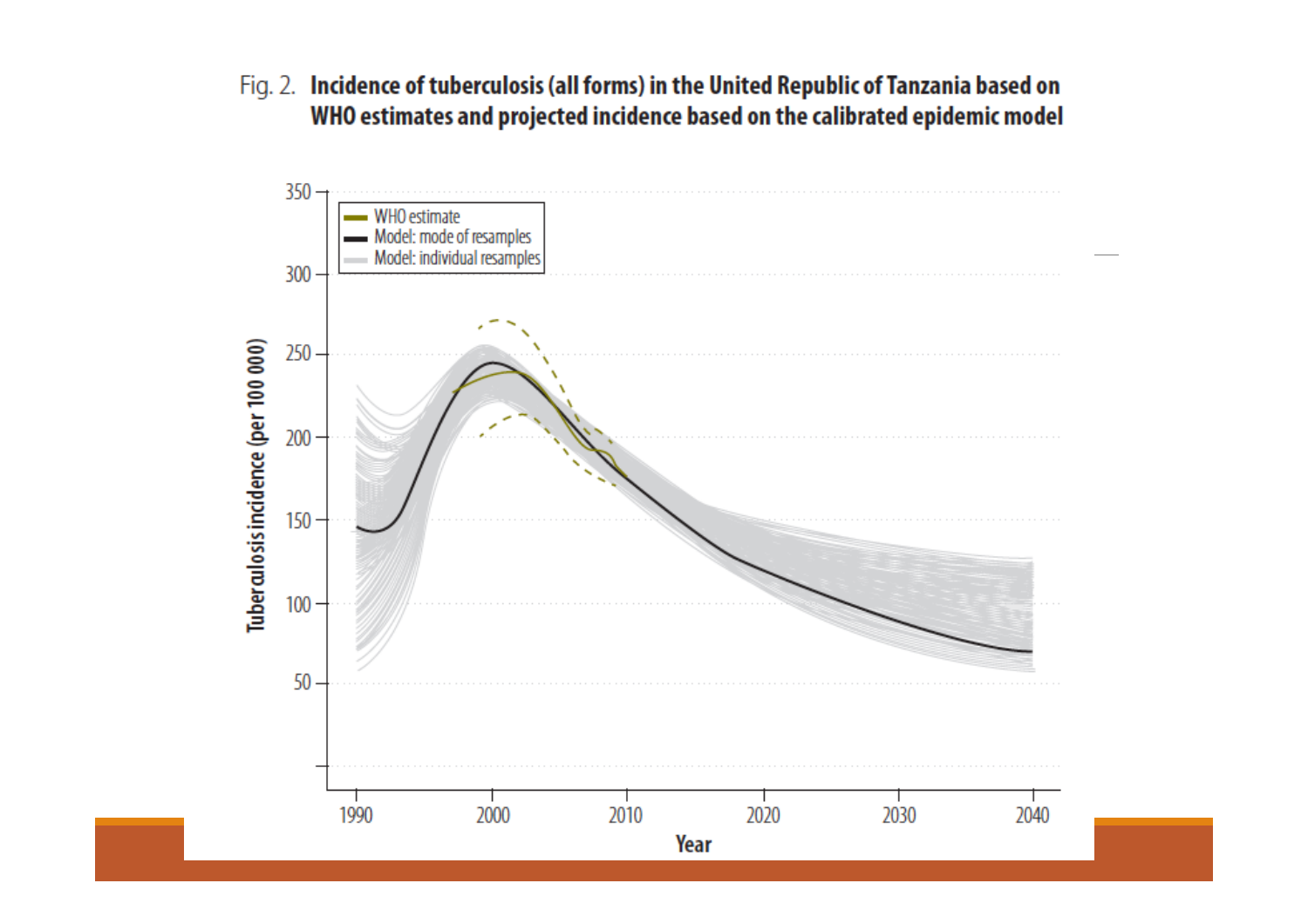

Fig. 3. Projected incidence, prevalence and mortality trends for pulmonary tuberculosis and annual risk of latent tuberculosis under three diagnostic scenarios<sup>a</sup>

- Sputum smear microscopy<sup>a</sup> - New tool<sup>b</sup> - Combined intervention<sup>c</sup>

<sup>a</sup> Scenario I: sputum smear microscopy under the reference case operational context (corresponding to the mode values of operational parameters in Table 2).

- <sup>b</sup> Scenario II: use of the new tool (with 70% sensitivity for smear-negative disease) to replace sputum smear microscopy in Scenario I.
- <sup>c</sup> Scenario III: use of the new tool in combination with other interventions that shorten the average patient delay and increase access to care and treatment success rate (with parameter values corresponding to the 90% posterior limits in Table 2).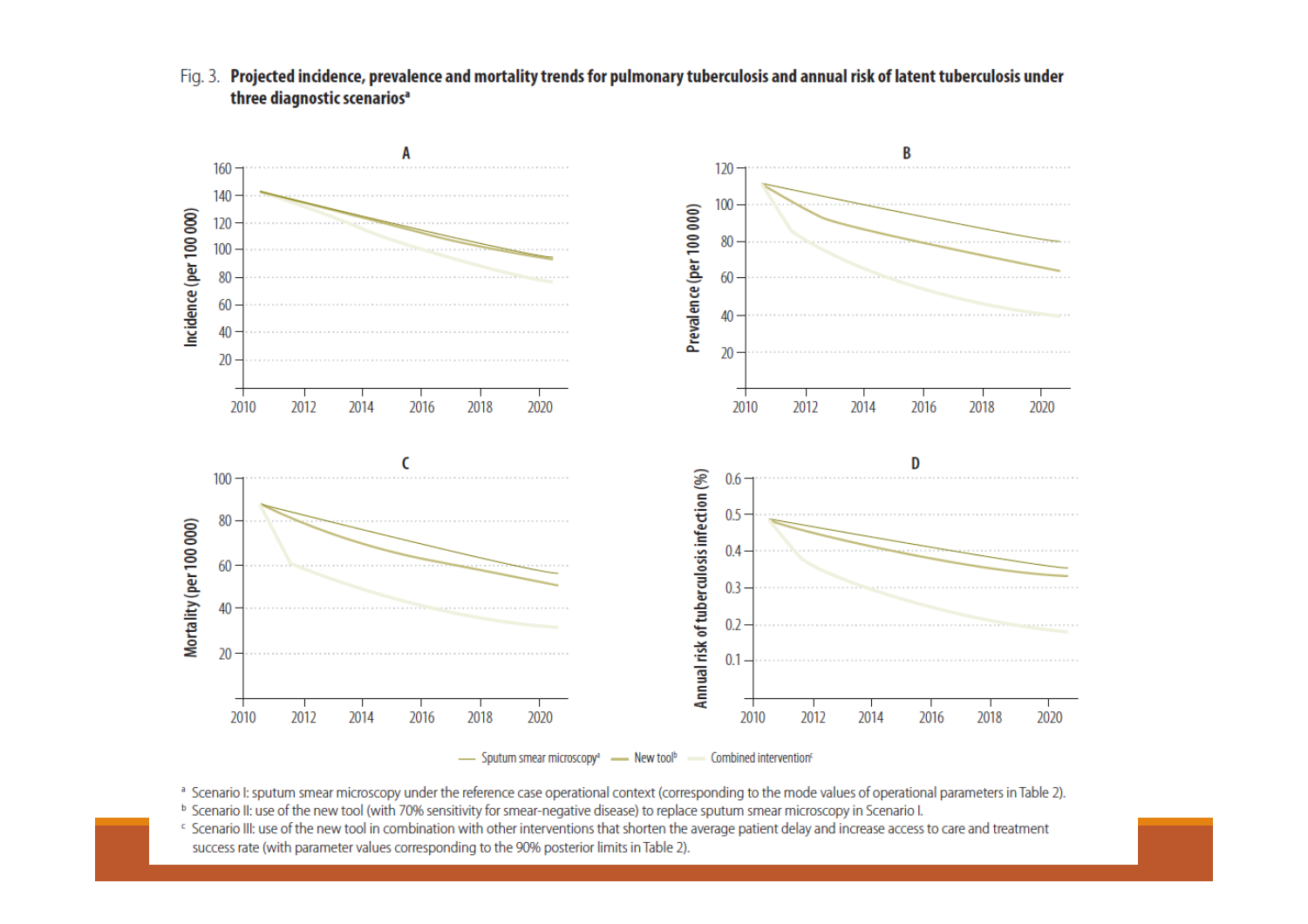#### Fig. 4. Sensitivity analysis on the influence of operational factors on the impact of a sensitivity diagnostic tool on annual decline in pulmonary tuberculosis incidence

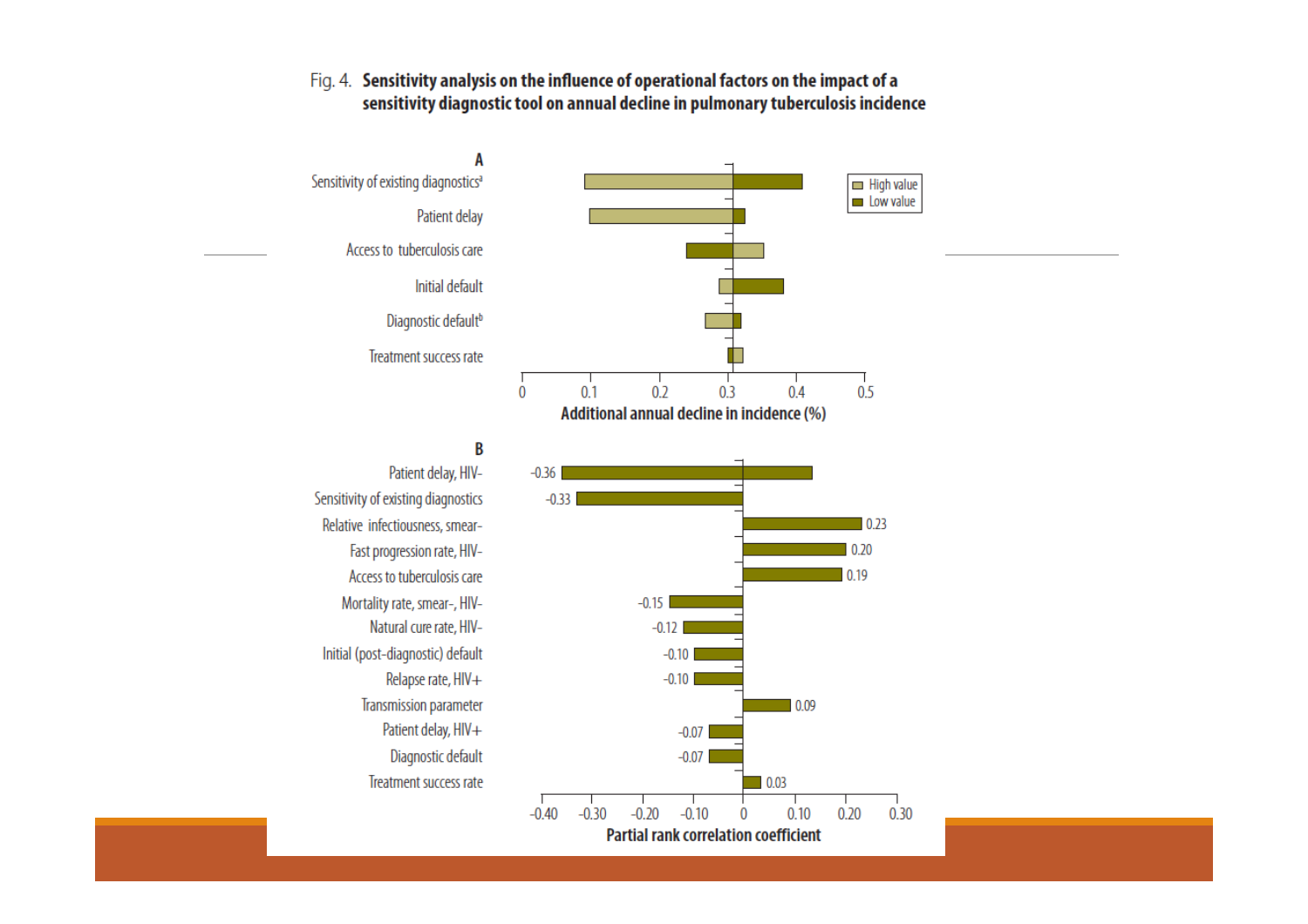# Overarching questions

What is the research question and is it clearly explained?

What are the primary findings?

Are the findings original?

What model techniques are used?

What is the model structure?

What are the major model assumptions, and are they clearly explained?

Do you think modelling is <sup>a</sup> useful method to explore the research question? Or would other more conventional epidemiological methods be more appropriate?

Do you think the model is 'valid'?

Was a sensitivity analysis performed?

What was explored, what was not?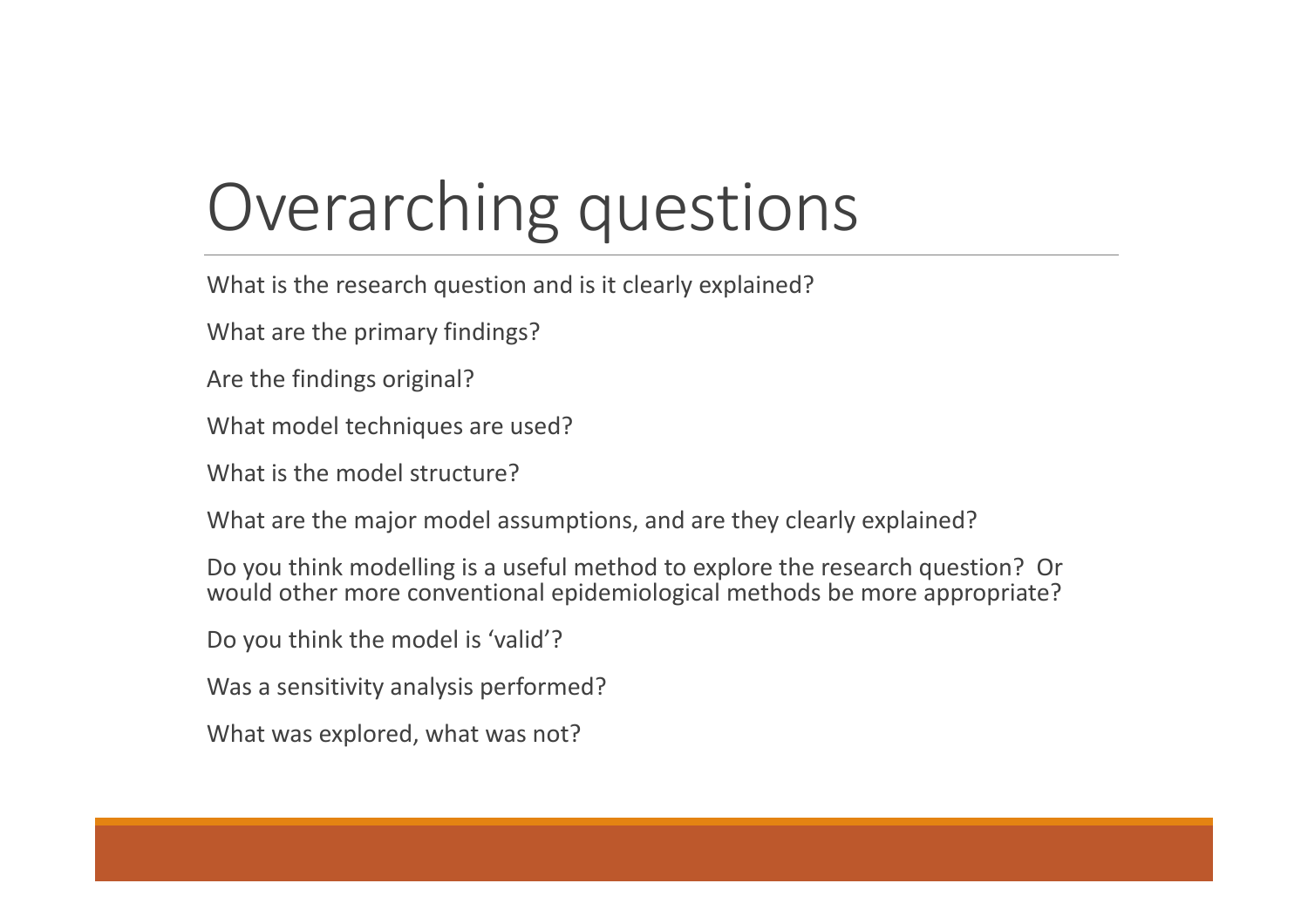#### Areas to consider

| <b>AIMS</b>        | 1) Research question/hypothesis                                                           |
|--------------------|-------------------------------------------------------------------------------------------|
| <b>METHODS</b>     | 2) Model structure<br>3) Model assumptions<br>4) Parameters<br>5) Fitting and sensitivity |
| <b>RESULTS</b>     | 6) Values and general outcomes                                                            |
| <b>CONCLUSIONS</b> | 7) Discussion and limitations                                                             |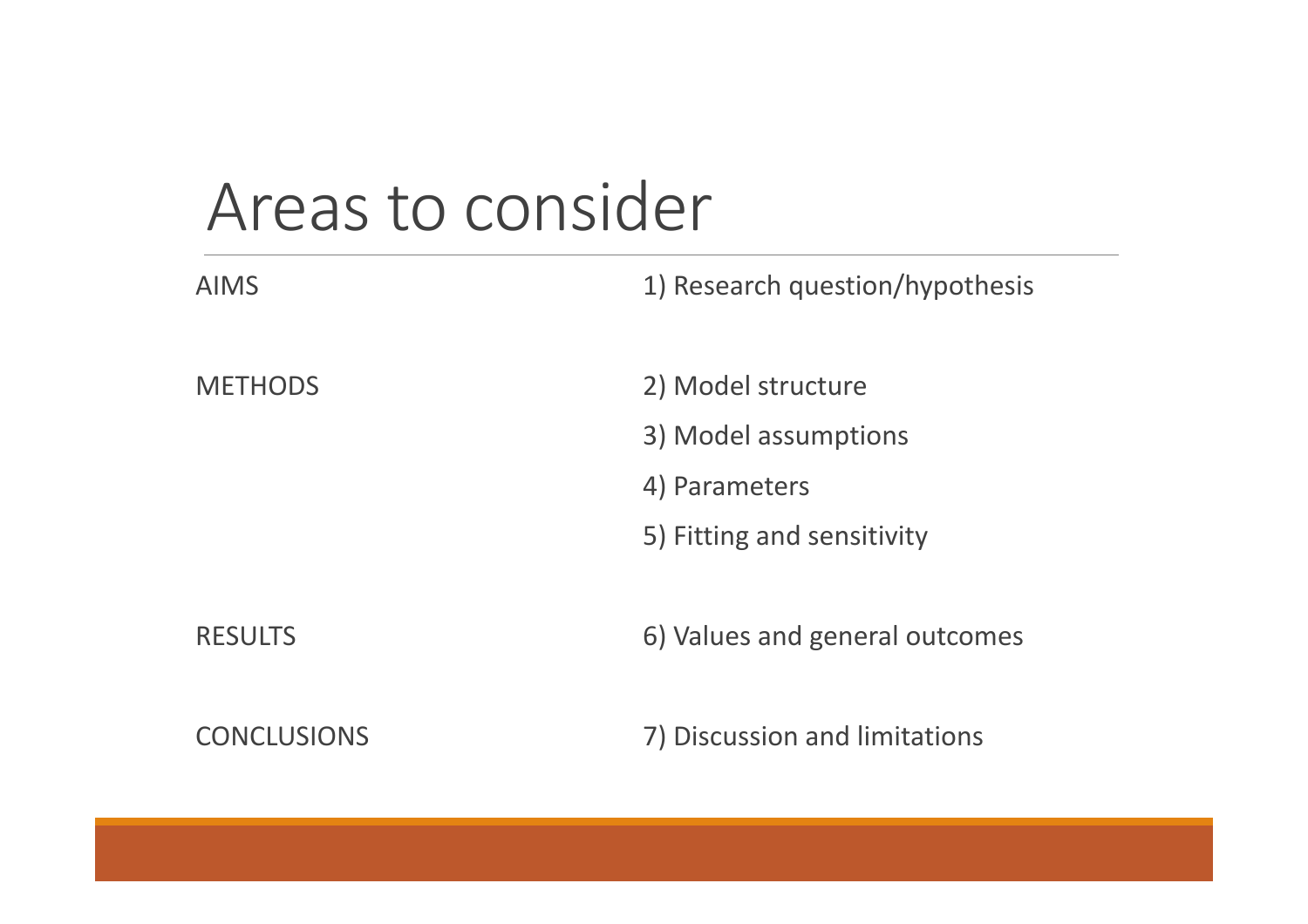# Timings

Group work

Presentations

- 3 mins per group (2mins discussion)
- 3 of the most interesting/hotly debated points from the discussion
	- Good / Bad / Ugly

Summary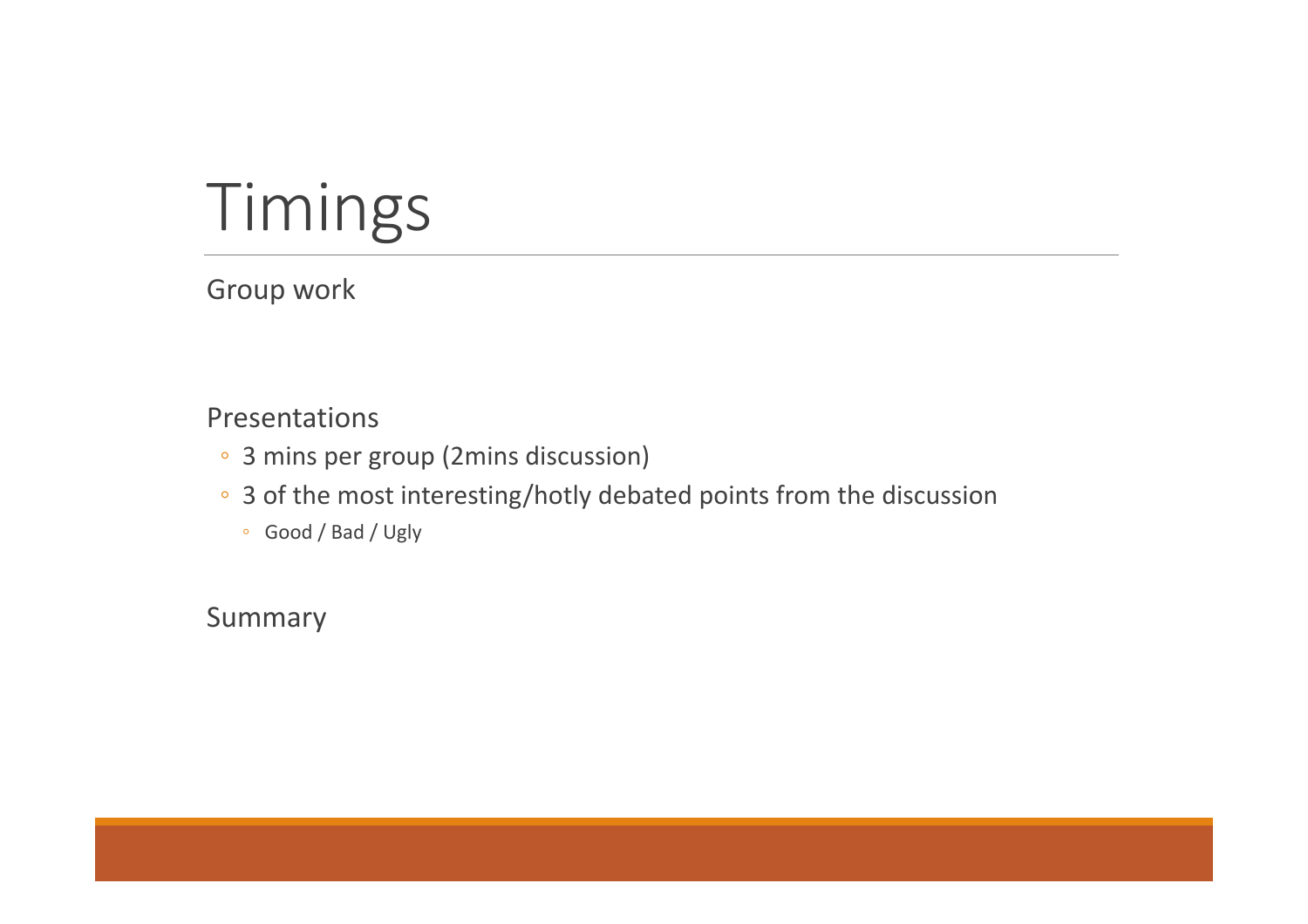# Modelling papers

What is their overarching aim/question? Is modelling appropriate to answer it and did they use an appropriate model? Did they validate their model structure?

What are their key assumptions? The ones that will make <sup>a</sup> *difference* to their results… Did they do any sensitivity analysis around these?

Where are their parameters from?

Is the model appropriately calibrated? As in do you trust the "baseline" scenario which should be "reality"

What are the primary findings? Are they original? Is the uncertainty reflected in the results?

How do their conclusions relate to their aim, their assumptions and do you trust that they can make these conclusions given the model? What are the limitations? How relevant are the results to the field? (and to your work?)